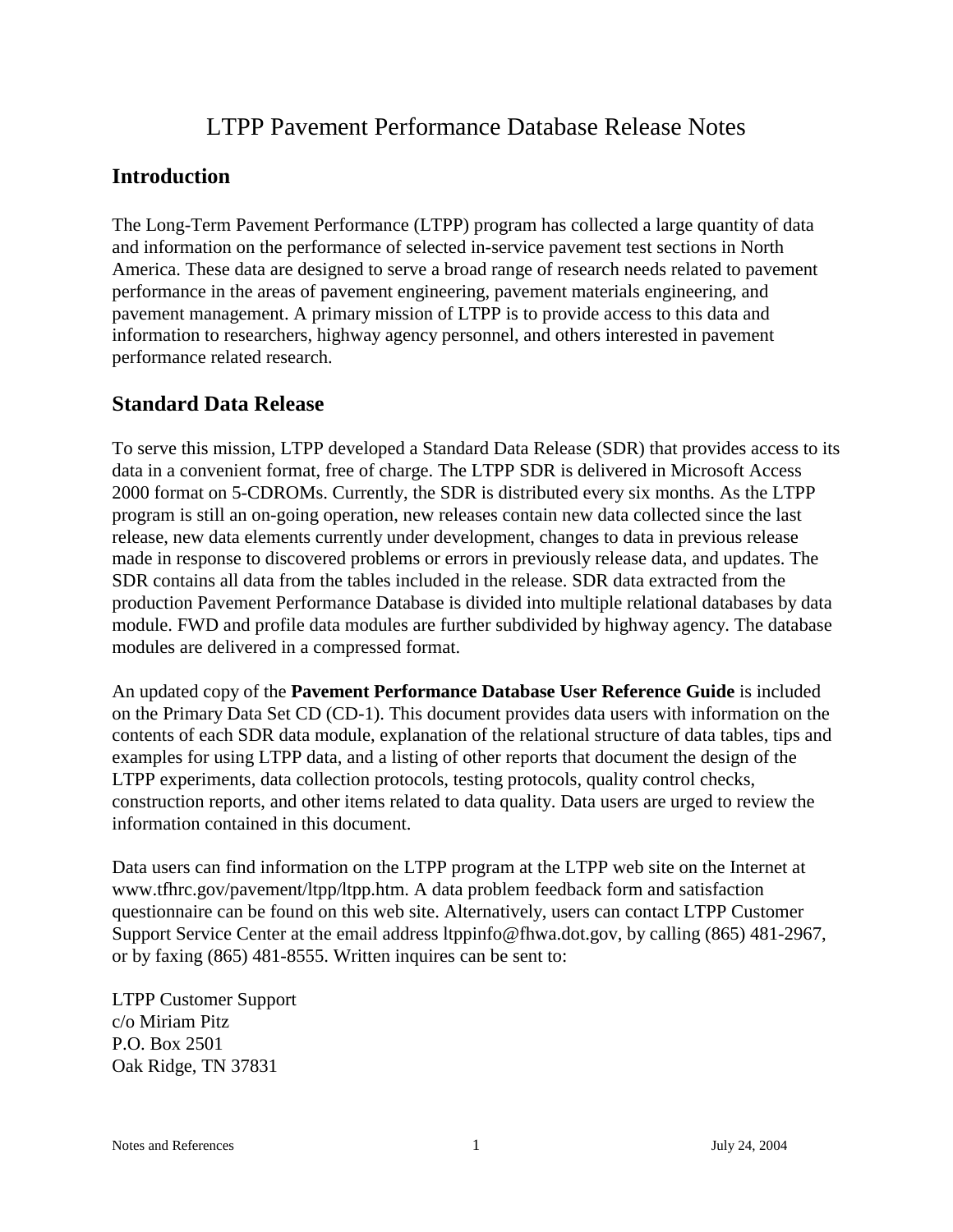# **Data Usage**

While the LTPP program has taken due diligence and reasonable care in providing quality data, data users assume responsibility for conclusions based on interpretation of data collected by the LTPP program. If a published report, paper or technical document is generated using results from LTPP data, a statement must be included indicating that the LTPP data were used, date of the data release used, and references to non-LTPP data sources used.

LTPP data and information are distributed under the sponsorship of the United States Department of Transportation in the interest of information exchange. The United States Government assumes no liability for its content or use thereof.

The U.S. Government does not endorse products or manufacturers. Trade and manufacturers' names appear in the database and this document only because they are considered to be essential.

# **Data Release Notes**

The following portion of this document contains notes on the contents, changes, and updates made to each version of the Standard Data Release. This is followed by more specific information on other data user aids, data quality checks, reference tables common to all data modules, and traffic data.

### **Release 18.0**

The July 2004 Data Release is the 18th national release of data from the LTPP program. This release contains some revisions to data included in the January 2004 Data Release. New tables included in this release for the first time and updates are noted in the following:

## *Ground Penetrating Radar Module*

In 2003, Ground Penetrating Radar (GPR) measurements were performed on a subset of LTPP sections to provide an estimate of layer thickness variations within the monitoring portion of the test section. The measurements were performed on all SPS-1 project sites still in-service at the time. Measurements were also performed on one selected SPS-2, and SPS-5, and SPS-6 project site. The results of the measurements are stored in the GPR data module. Listed below are the tables and a brief description of each:

| <b>SDR Table Name</b>  | <b>Contents</b>                                             |
|------------------------|-------------------------------------------------------------|
| <b>GPR MASTER</b>      | One record is included in GPR_MASTER for each               |
|                        | measurement pass on a test section. Typically there are two |
|                        | measurement passes on a test section.                       |
| <b>GPR THICK POINT</b> | This table contains the results of the thickness            |
|                        | interpretations from the GPR measurements.                  |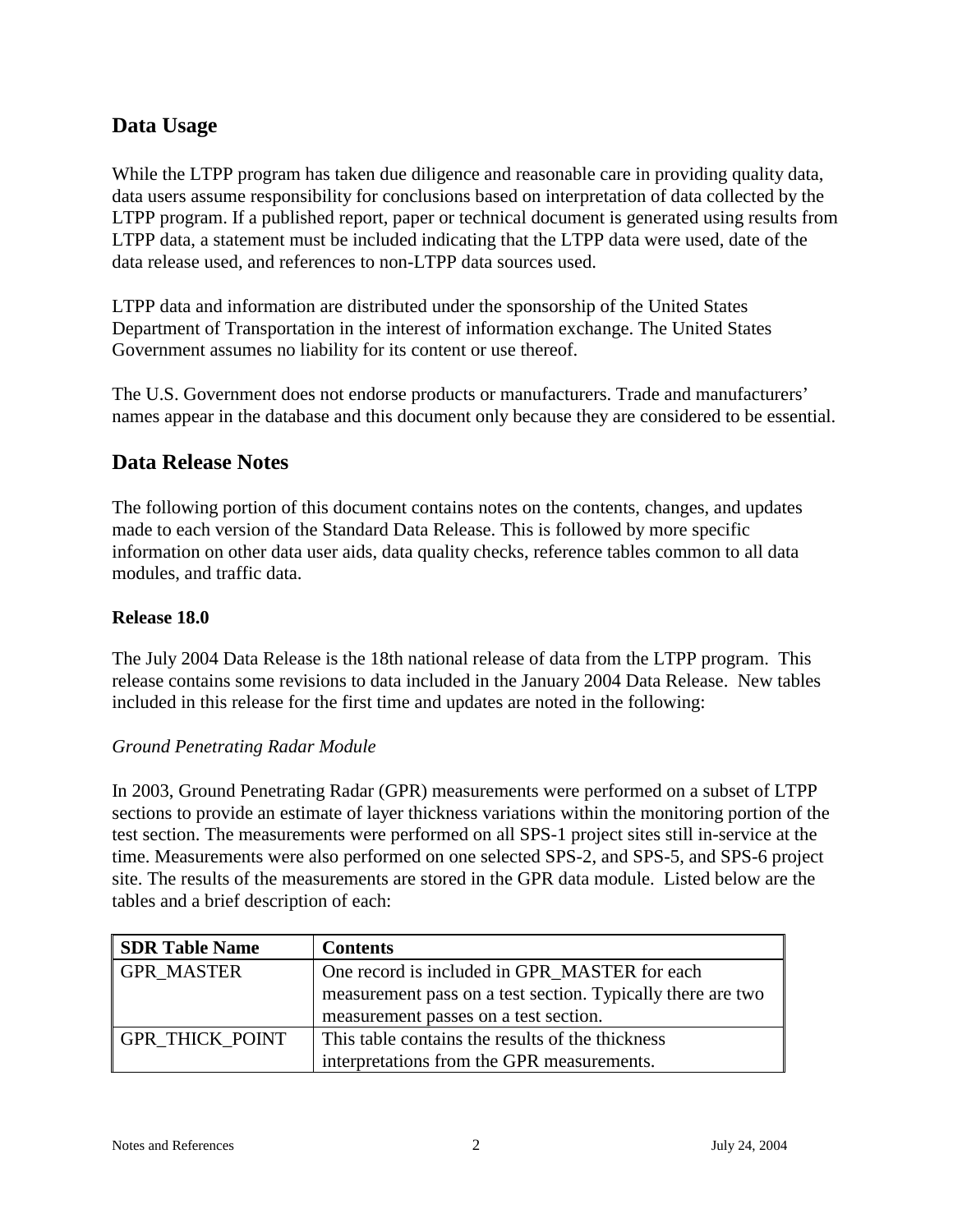| <b>SDR Table Name</b> | <b>Contents</b>                                                                                                                                                                                                                                                                                                                                                |
|-----------------------|----------------------------------------------------------------------------------------------------------------------------------------------------------------------------------------------------------------------------------------------------------------------------------------------------------------------------------------------------------------|
| GPR_THICK_SECT        | This table contains statistics on the thickness and dielectric<br>constant from data contained in the GPR_THICK_POINT<br>table whose stations fall inside the monitoring portion of the<br>test section.                                                                                                                                                       |
| <b>GPR_LINK_LAYER</b> | This table provides a link between pavement layers<br>identified in the GPR measurements and pavement layers<br>identified by other means. It is not possible to identify layers<br>with similar material properties with GPR measurements.<br>To analyze GPR data, multiple layers in the physical<br>pavement structure can be combined into a single layer. |

#### *Drainage Inspection Tables*

Three new tables were added to the Monitoring module containing data information on the condition of the edge drain systems installed at the SPS-1, and -6 projects. In the future, tables may be added for other drainage feature evaluations. Listed below are the tables and a brief description of each:

| <b>SDR Table Name</b>   | <b>Contents</b>                                       |
|-------------------------|-------------------------------------------------------|
| <b>MON_DRAIN_MASTER</b> | This table contains information on the permanent      |
|                         | features of the edge drain system and the location of |
|                         | the lateral openings.                                 |
| MON DRAIN CONDITION     | This table contains information regarding the         |
|                         | condition of the lateral openings and the area around |
|                         | the lateral openings at the time of inspection.       |
| MON DRAIN INSPECT       | This table contains information on the results of the |
|                         | video edge drain inspection.                          |

## *Unbound Specific Gravity Table*

This new table contains the specific gravity of unbound base and subgrade materials. Since this test was not specified in the original material test guidelines for LTPP sections, data are only available for a subset of test sections. The current source of this data is from resilient modulus tests performed by one of the LTPP contract laboratories. Although not required, that laboratory contractor included this measurement in their test results. Test data are currently available for test sections in the North Atlantic and Southern Regions. Depending on budget constraints, it is planned to obtain these measurements from SPS project sites in the future. There are no plans to obtain this data from other GPS test sections. This table is currently undergoing population and not all of the available data have been entered.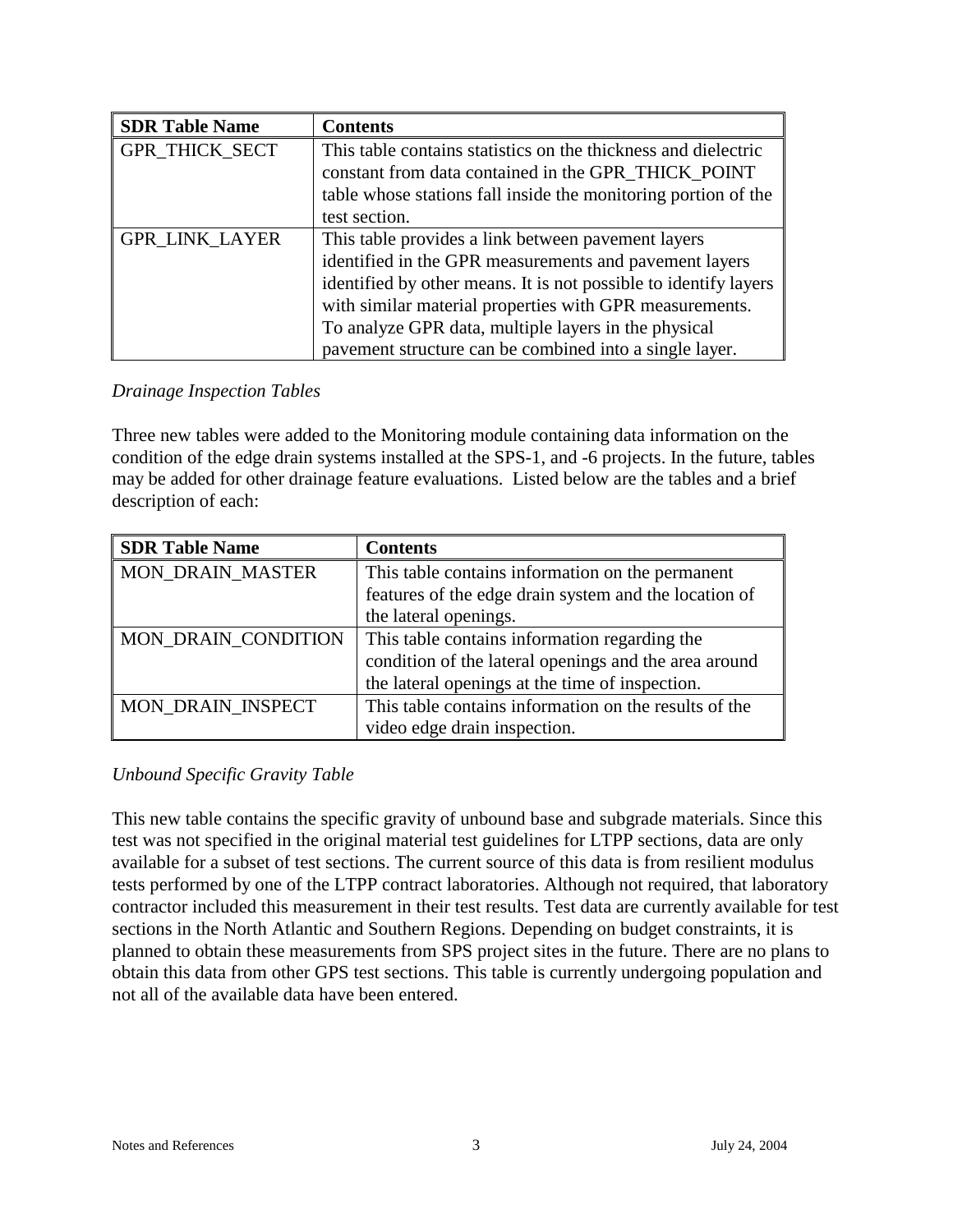#### *Climate Data*

This release contains a major data update to the Climatic module covering the period from 1997 to 2002. Additions and corrections were made to the CLM\_SITE\_VWS\_LINK table to add links for test sections and SPS projects missing in the previous data releases. The QC on the CLM tables was run with a "no manual upgrade" policy. A very small percentage of records failed one or more checks and were left in the database with a non-level E RECORD\_STATUS.

#### *Data Dictionary and Codes*

This data release contains a major revision to the data dictionary contained in the LTPPDD table and the codes contained in the CODES table. Some of the revisions included removing fields no longer needed, modifying field descriptions, updating the field indicating the data sheet used to record the data, and adding missing codes.

#### *Tables Removed*

Three tables were removed from this release that were included in previous releases. TST L06 and TST<sub>L07</sub>, which contained the sample disposal record for AC and PCC specimens, were removed since they contained information of little use to a data analyst. The table SMP\_WATERTAB\_DEPTH\_AUTO was also excluded since there was no data in the table, and no data is expected in the future.

#### **Release 17.0**

Data Release 17.0 was made available in January 2004. This release contains some revisions to data included in the July 2003 Data Release. No changes or updates have been made to data in the climatic and dynamic load response modules.

#### *Superpave Asphalt Binder and Mixture Tests*

Data Release 17 contains, for the first time, the data from Superpave-related asphalt binders and mixtures. This data includes test results from the dynamic shear rheometer, bending beam rheometer, direct tension, gyratory compaction, and volumetric and gravimetric properties of gyratory compacted specimens. This data represents only a partial set of available data. LTPP contractors are still in the process of entering these data and resolving errors. More data are expected to be included in Release 18. Data users are encouraged to contact LTPP Customer Service with questions or problems that they may find in the contents of these new tables.

To store these data, the following eleven tables were added to the material test module (TST).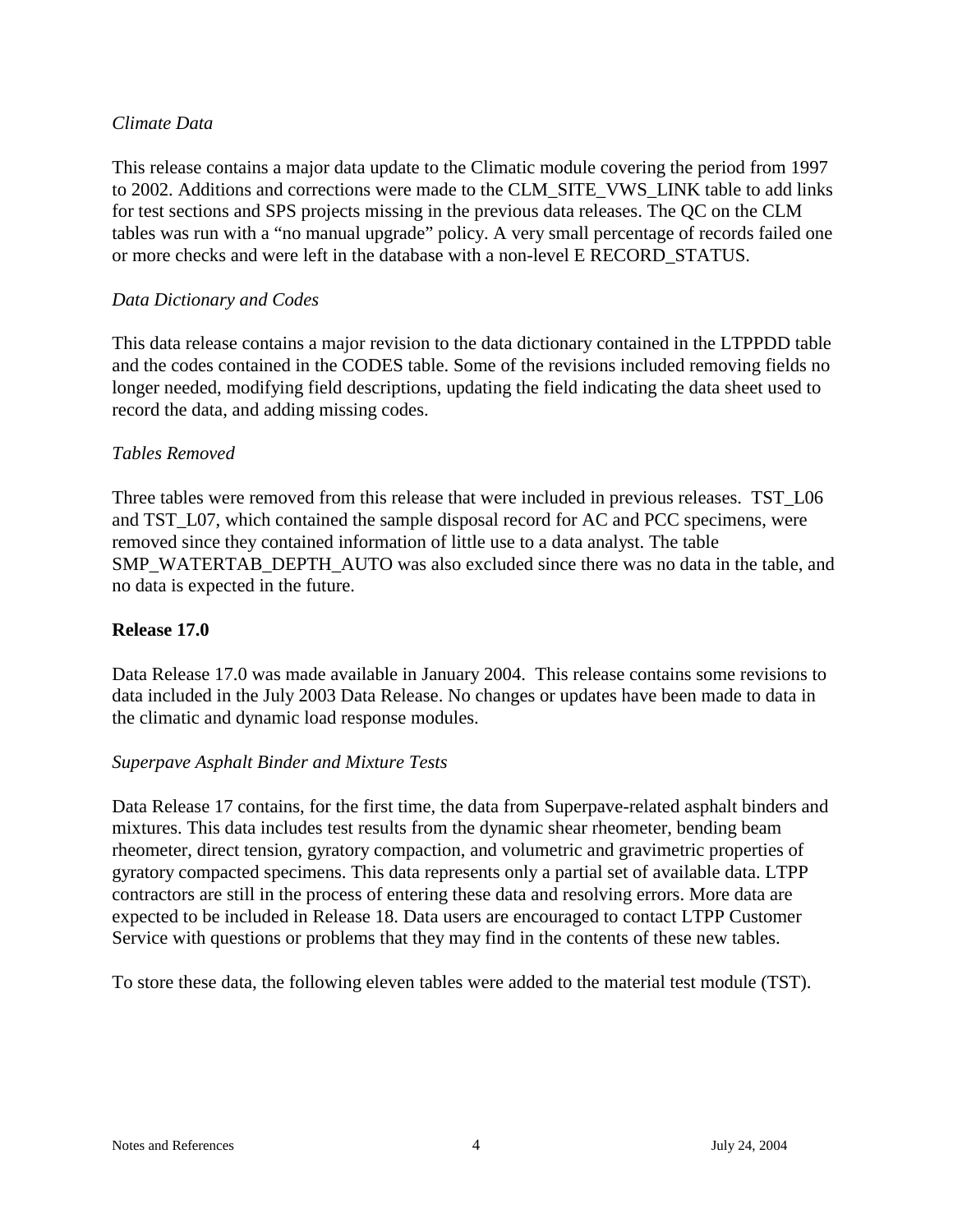| <b>SDR Table Name</b> | <b>Contents</b>                                         |
|-----------------------|---------------------------------------------------------|
| TST_LINK_LAYER        | Links between TST_ID and layers in TST_L05B             |
| TST_LINK_SAMPLE       | Links between TST_ID and samples in                     |
|                       | TST SAMPLE LOG                                          |
| TST_AE07_MASTER       | Sample and configuration information for Dynamic Shear  |
|                       | Rheometer (DSR) test                                    |
| TST_AE07_DATA         | Data from Dynamic Shear Rheometer (DSR) test            |
| TST_AE08_MASTER       | Sample and configuration information for Bending Beam   |
|                       | Rheometer (BBR) test                                    |
| TST_AE08_DATA         | Data from Bending Beam Rheometer (BBR) test             |
| TST AE09 MASTER       | Sample and configuration information for Direct Tension |
|                       | (DT) test                                               |
| TST_AE09_DATA         | Data from Direct Tension (DT) test                      |
| TST_SP01_MASTER       | Sample and configuration information for gyratory       |
|                       | compaction test                                         |
| TST_SP01_DATA         | Data from gyratory compaction test                      |
| TST SP02              | Asphalt mix volumetric and gravimetric information      |

Since some of these tests represent samples of materials used in more than one layer on multiple test sections, a field named TST\_ID is used as primary key in these tables to link material test results to test sections and pavement layers. The TST\_LINK\_LAYER table provides a linkage between TST\_ID and test sections and pavement layers in the TST\_L05B table, using the fields STATE\_CODE, SHRP\_ID, CONSTRUCTION\_NO, and LAYER\_NO. The TST\_LINK\_SAMPLE table provides linkage between TST\_ID and material sampling information contained in TST\_SAMPLE\_LOG using the fields STATE\_CODE, SHRP\_ID, FIELD\_NO and SAMPLE\_NO.

## *Supplemental Test Section QC*

This is the first data release that includes the results of quality checks on data from supplemental test sections constructed on the Specific Pavement Studies sites. The RECORD\_STATUS field in records for supplemental test sections should now be populated as it is for other test sections. Although the majority of the new checks worked as expected, data users may find some anomalies that have not been corrected. Please contact LTPP Customer Service with questions or issues related to supplemental section QC.

#### *SPS 9 Construction Data*

SPS-9 construction data was first released in the July 2003 data release. Work continues on entering SPS-9 construction data to the SPS module.

#### *Traffic Monitoring Data*

Processing of traffic monitoring data collected between 1999 and 2002 has been substantially completed. Work continues on loading and resolving errors in "problem" data sets from this time

Notes and References 5 5 July 24, 2004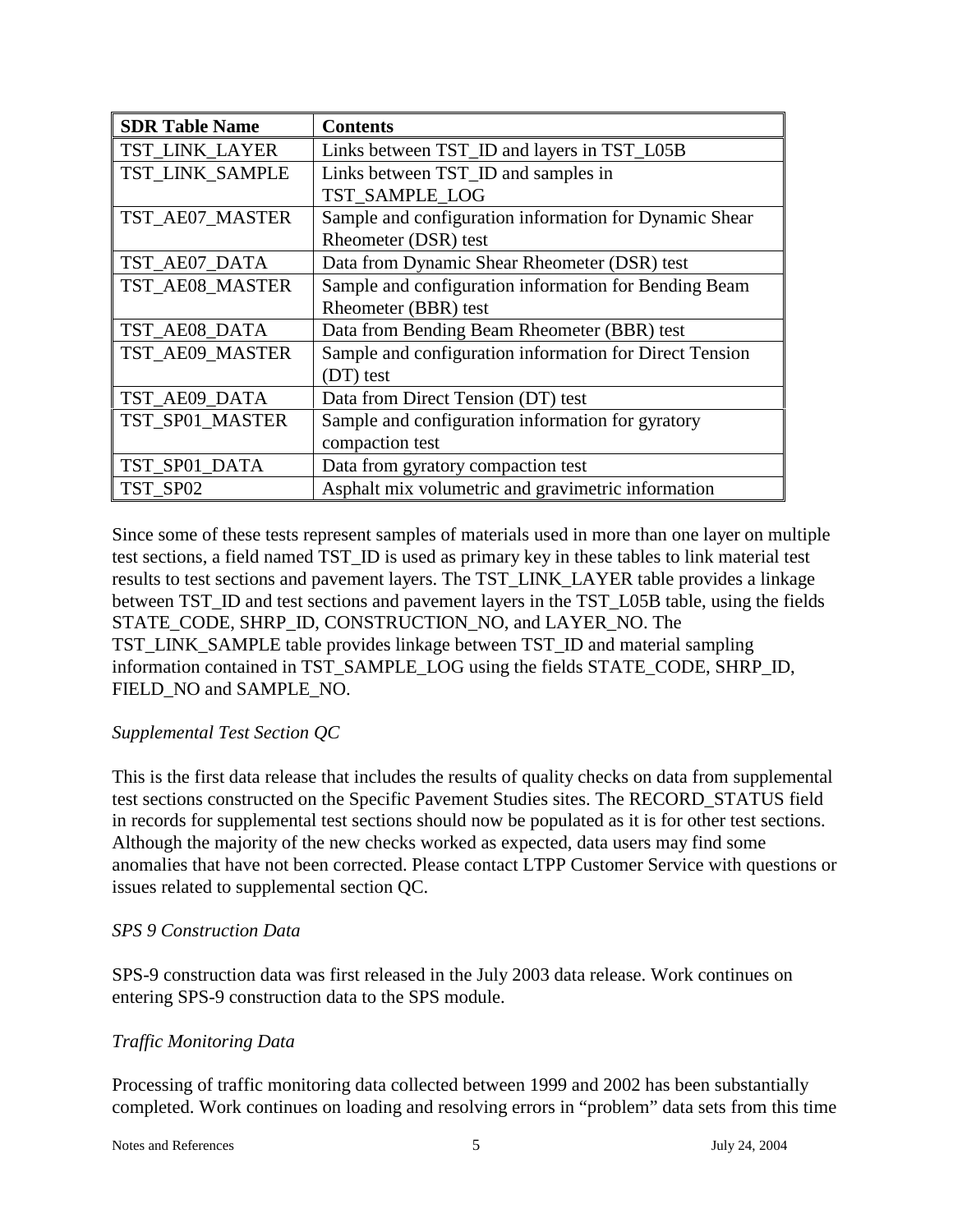period. More traffic monitoring data is expected to be available in the next data release.

#### *Distress Data*

Distress data processed by version 1.0 of the Padias software is being reprocessed with version 4.2 of the software. Distress survey records that have been migrated to the MON\_DIS\_PADIAS42 tables over the past several data releases have been removed from the MON DIS PADIAS tables.

#### **Release 16.0**

Data Release 16.0 was available in July 2003. This release contains some revisions to data included in the January 2003 Data Release and includes new pavement monitoring, construction and materials test data collected through May 2003.

One new table, TRF\_MONITOR\_LTPP\_LN, was added to the Traffic module for this release. Another table, TRF\_MONITOR\_AXLE\_DISTRIB, was restructured. The old TRF\_MONITOR\_AXLE\_DISTRIB table was structured as one record per axle type per weight bin or 160 records per site per year. All bins and all axle types are present for every site (even some without weight data). The new TRF\_MONITOR\_AXLE\_DISTRIB has one record per axle type per vehicle class or a maximum of 40 records per site per year. If an axle type or vehicle class was not weighed, there is no record in the database.

LTPP is in the process of implementing new and improved traffic analysis software and clearing the backlog of unprocessed traffic monitoring data. The two tables noted above contain the output from the new analysis software for pre-1998 data previously processed using the old software and post-1998 data that had not previously been processed and released. It is anticipated that the backlog of un-processed traffic monitoring data will be cleared in 2004. Some of the tables containing data created by the old traffic analysis software have been removed from this release.

This release also contains the first release of data from all of the SPS-9 construction data tables.

A new table, LTPPTD, was added to the administration module. This table contains table descriptions for all of the tables included in the release. The Table Navigator software included in the release automates the database schema, including descriptions of all tables, fields and codes.

# **Data User Aids**

The Table Navigator Software, an electronic copy of the *Pavement Performance Database User Reference Guide,* and the *LTPP Information Management System: IMS Quality Control Checks* are included with in the SDR package. (Note, the Pavement Performance Database was previously referred to as the Information Management System (IMS).)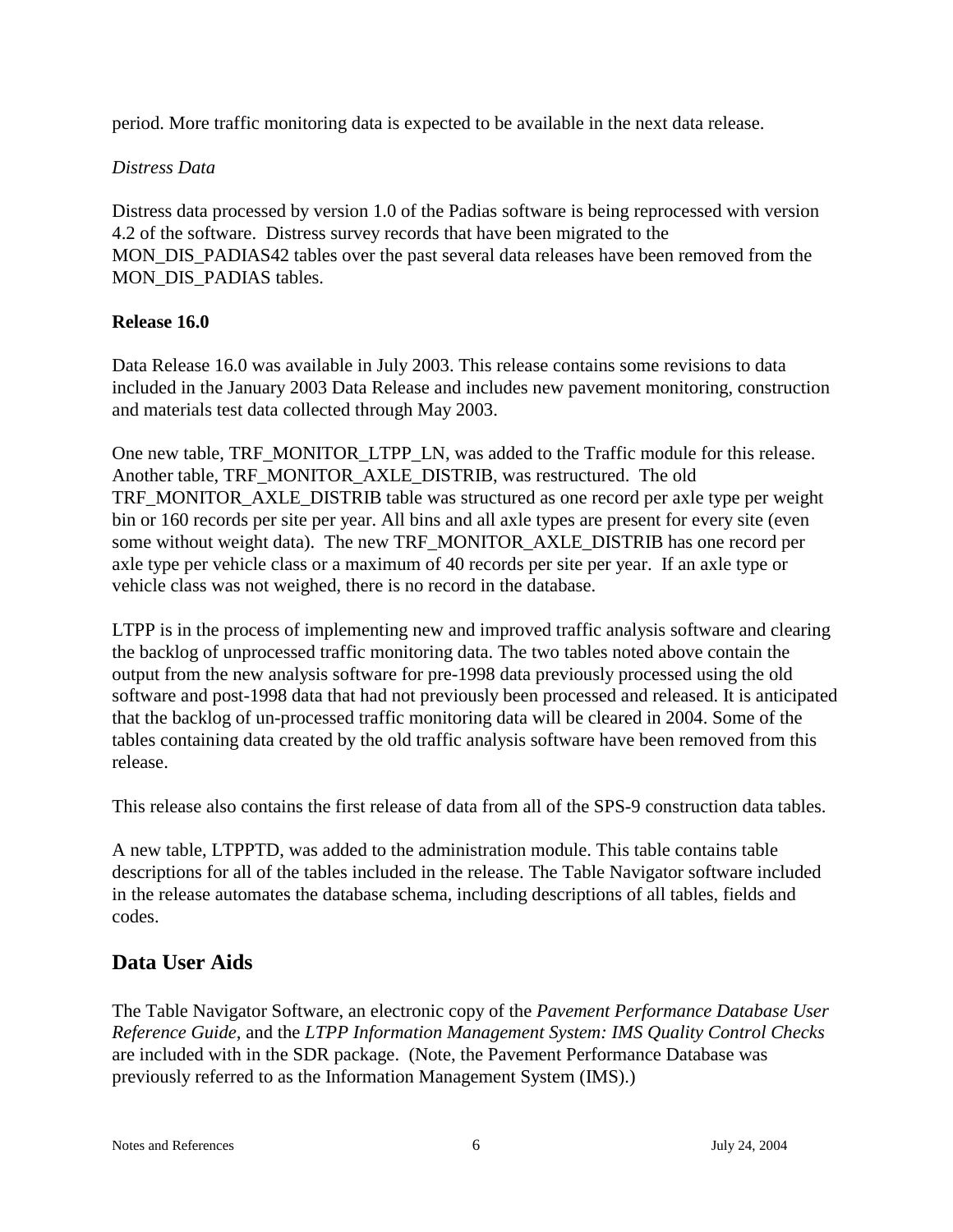#### **Table Navigator**

The **Table Navigator** software is contained in the "Table Navigator" folder on CD-1 of the SDR. Double click on the setup.exe file to install the software. The folder also contains a .pdf file containing the Table Navigator Software Manual. Table Navigator provides information on the structure and contents of the database. This software combines information from three reference documents, the Schema, the Data Dictionary, and the Codes Listing, described as follows:

Schema: The schema has variable names, variable types, their location in a flat file, formatting and units. Names of key variables used in the relational database to link records are aligned with the left margin. All other variable names are indented.

Data Dictionary: The Data Dictionary contains variable names, their definitions, units, and datasheet used to record the data. Coded values have the name of the code list used to validate entries. The Data Dictionary is being updated whenever a table or variable is changed. However, the database is still in flux, and although most of the data in the dictionary is accurate, there may be both missing and outdated items.

Codes Listing: The LTPP database contains variables populated with coded values (number or character) that represent an item in a list, such as materials supplier, soil type, or vehicle classification. All of these values are in the codes listing grouped by a codetype identifier. The codetype used for a given variable is in the CODETYPE field in the data dictionary entry for that variable. If any questions arise or the variables and their codes are not clear from the context, please contact the LTPP Customer Support Service Center.

## **LTPP Data Quality Checks**

A zipped file containing the document *LTPP Information Management System: IMS Quality Control Checks* has been included with this distribution. Quality control involves record-byrecord checks of data in the SDR. This document specifies all of the checks applied to the data after it is loaded into the database. It is updated as changes are made in the quality control checks, though updates often lag behind the changes. The document indicates what information the database designers considered critical for analysis and expectations for reasonable values and rational relationships. Data may be provided which has not met one or more of these criteria or for which no such criteria exist. The data quality check document permits the user to see what automated checks have been applied to the data.

See the section on Data Quality Checks at the end of this document for more information on the quality checks.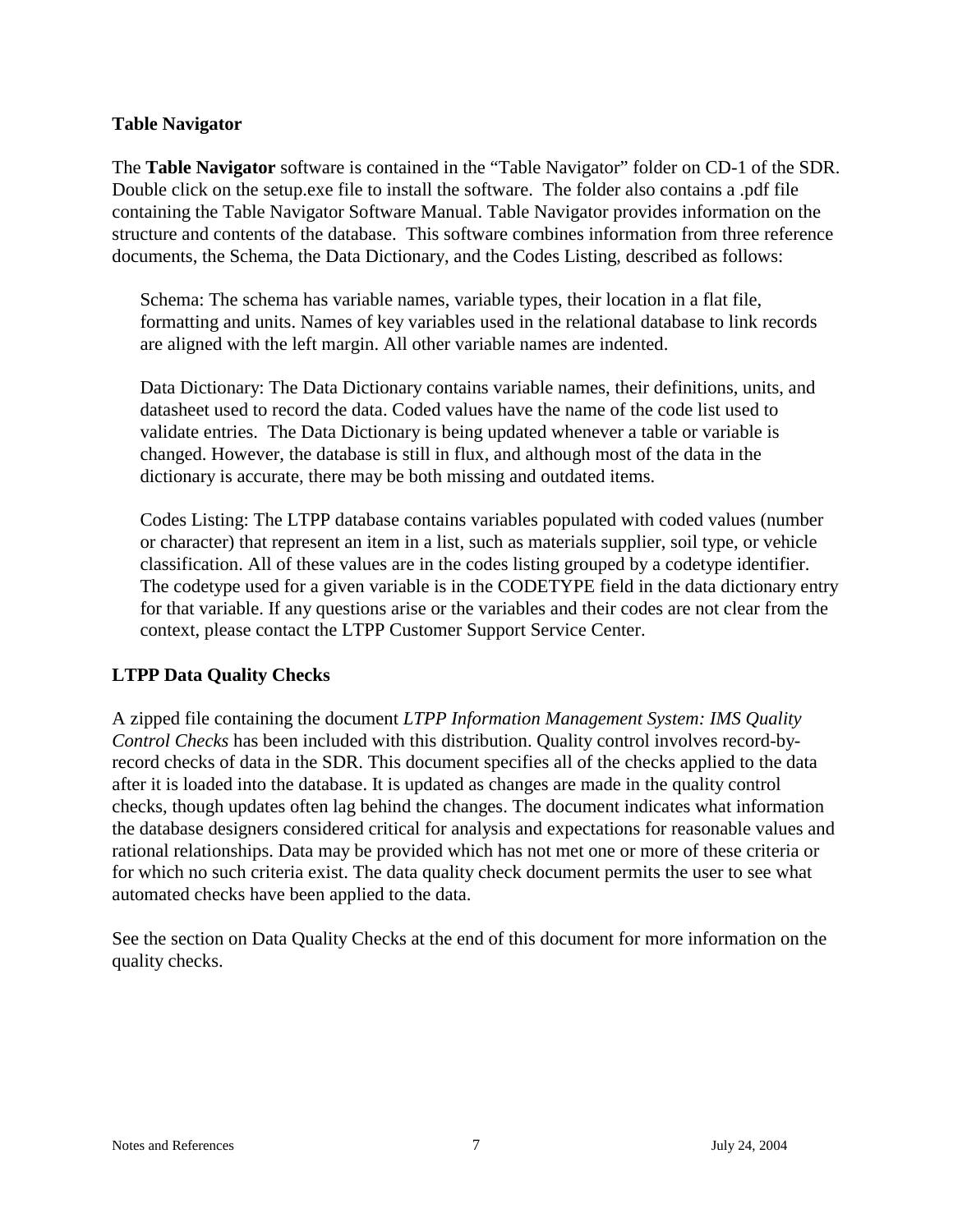## **Pavement Performance Database User's Reference Guide**

This document was written to aid in understanding and using the LTPP Pavement Performance Database. The document contains an introduction to the structure of the LTPP program, a description of the location of various data elements, contents of the data tables, and other tips and examples. A review of this document will give the user a good overview of LTPP data. The Pavement Performance Database User Reference Guide can be found on CD-1 in the Reference Documents folder.

# **Reference Data Tables**

Several reference tables are contained in each Access database in the Standard Data Release. These tables are listed below:

## **EXPERIMENT\_SECTION**

The **EXPERIMENT** SECTION table is the master table for test sections included in the database. It provides key variables by which other tables may be linked including STATE\_CODE, SHRP\_ID, and CONSTRUCTION\_NO. Its principal use is to identify the experiment to which a section or site belongs and construction-related changes which have occurred over its life.

# **LTPPDD**

The Data Dictionary (LTPPDD) contains the datatype, units, codetype (where applicable), description, and other information about each field in the database. In addition, each Access database has field descriptions in the Design view of the table.

## **LTPPTD**

The LTPPTD provides a description of the contents of each table.

## **CODES**

The CODES table is a list of coded values used in the database and their definitions.

# **Data Quality Checks**

Large amounts of data are supplied on paper forms from many different agencies. QC checks on this information consist of reviews for completeness and reasonableness of the provided information.

Data in the database undergo several levels of data quality checks. The results of these checks are recorded in the RECORD\_STATUS field. All data tables contain a RECORD\_STATUS field. There are three major types of QC checks:

Notes and References 8 3 3 July 24, 2004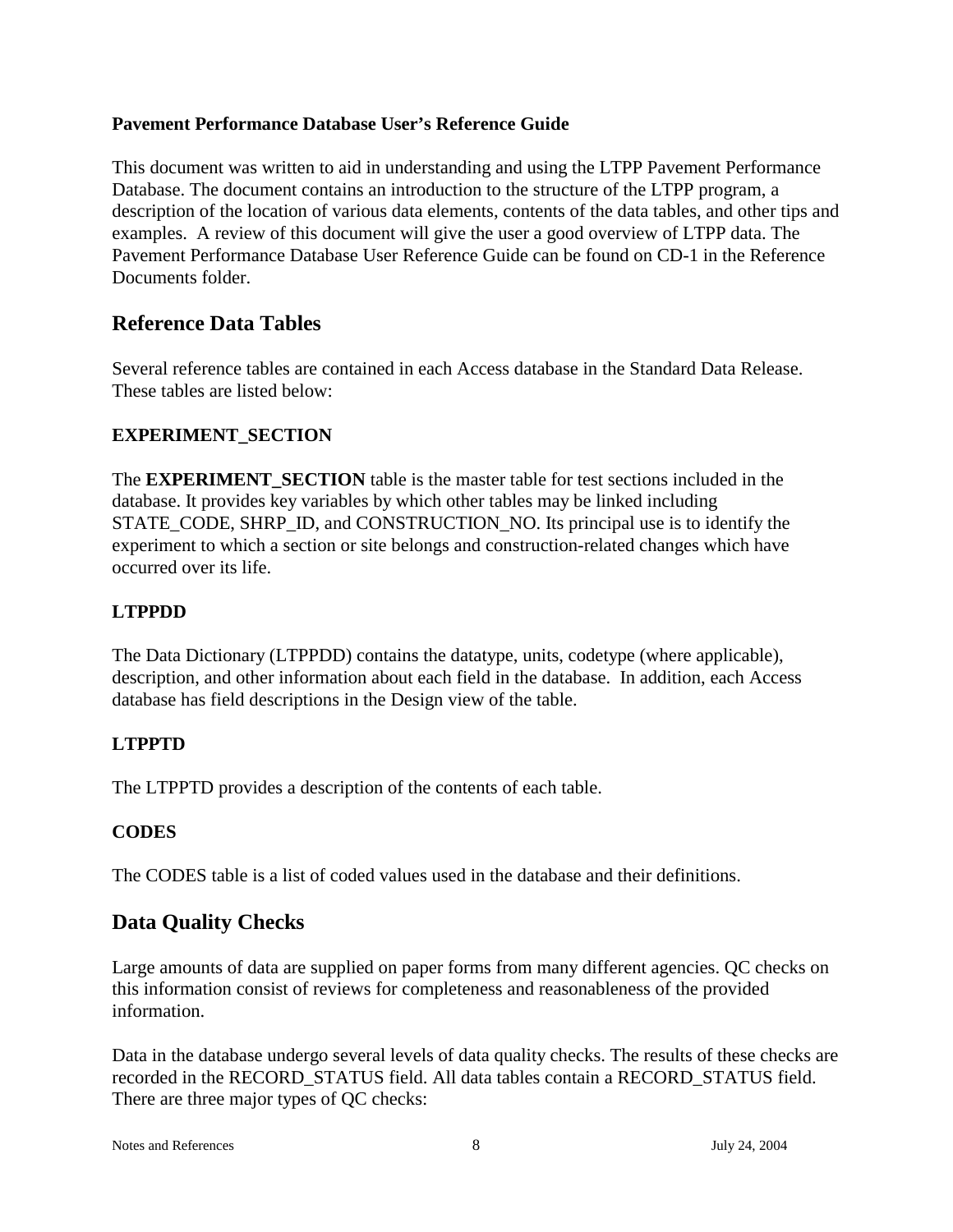- 'C' Level Checks: These are checks to identify critical fields that contain a null value. In some cases, these checks are replaced by non-null restrictions placed on critical fields during the table design that prevent a record from being created if a value for that field is not entered.
- 'D' Level Checks: These are range checks on the reasonableness of values entered in a field. For example, the range checks for deflection data from the center sensor on a Falling Weight Deflectometer (FWD) is 5 µm to 2032 µm.
- 'E' Level Checks: These are termed intra-modular and intra-field checks. This category contains a wide range of checks. The common property of these checks is that they compare the value in one field of a table to the value in another field that may or may not be in the same table. For example, an 'E' level check is used to see if pavement layer temperature gradient data exists for each FWD data set. In addition, 'E' level checks are used to enforce referential integrity between parent and child tables.

These QC checks are performed sequentially – 'D' level checks are applied to records passing 'C' level checks, and 'E' level checks are applied to records passing 'D' level checks. A and B levels are the starting point. If a record fails a check, its record status remains at the next lower status. For example, records failing a level 'D' check have a status of 'C'. A procedure exists to manually upgrade record status, if a record failing a check has been examined and found to be acceptable.

Records with a level E status can mean the following:

- Records have passed all of the current data checks.
- Records may have failed some data checks, but were manually upgraded after inspection and/or correction.
- Records may contain errors that were not detected by the current data review process.

The quality control checks applied to LTPP data are limited. It is not possible to inspect all of the data for all types of potential anomalies. As the program evolves and improvements are made to the data quality control checks, level E data included in previous releases may be reclassified.

Records with a status less than E can be interpreted as:

- Not having completed the OC process.
- Having completed the QC process, but left at a lower level of record status.
- Not currently subjected to the QC process by policy.

Data users assume the responsibility for conclusions based on interpretation of data collected by the LTPP program. Level E data should not be considered more reliable than non-level E data. Likewise, non-level E data should not be considered less reliable than level E data. The record status for non-level E data can be used as a relative indicator of potential issues that might exist